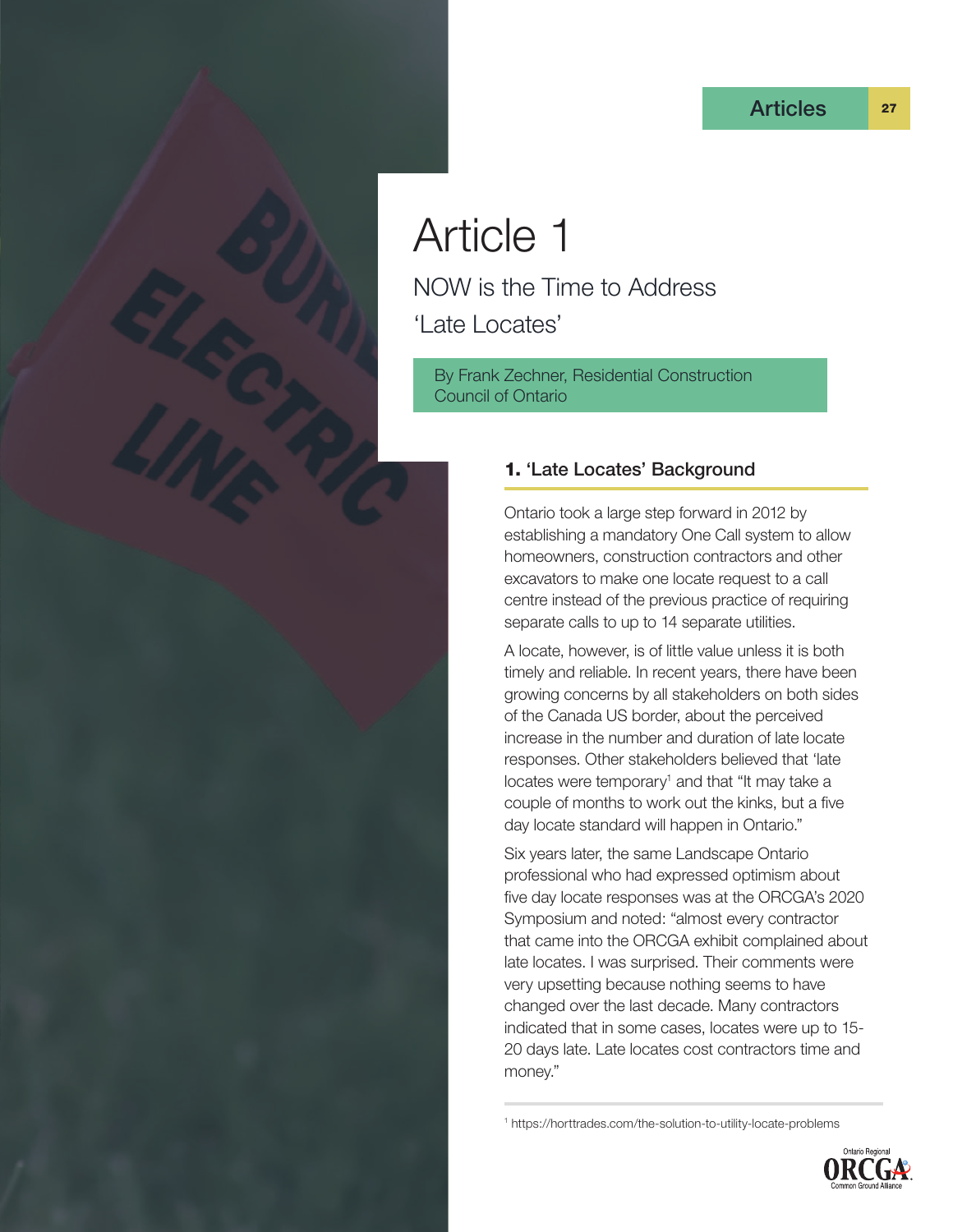#### 2. Evolution of DIRT Reports

The DIRT Report (Damage Information Reporting Tool) which is familiar to Ontario stakeholders originated through the US Common Ground Alliance (CGA). The foundation for DIRT reports (whether in the US or Canada) was and continues to be an examination of data for "events that could have, or did, lead to a damaged underground facility", including damage information, downtime, and near misses. Canada's current CCGA Best Practices<sup>2</sup> defines the term "Event" as "the occurrence of an underground infrastructure damage, near miss or downtime".

In May 2020, the CGA provided a supplement to its DIRT report regarding 'near-miss data' for the years 2015-20183 . The headline of the associated press release read "Common Ground Alliance Analysis of Near Miss Data Suggests Late Locates of Buried Utilities are underreported". That same article also included the following statement: "Isolating and examining near miss data helps us see what makes those situations unique for certain stakeholders, and has also illuminated paths for new data correlation and analysis, such as the potential for leveraging data from one call centers' automated positive response (APR) systems to gauge the percentage of locate requests that are addressed late."

#### 3. The Relevance of 'Late Locates'

As of late 2020, neither the US CGA, nor any of the Canadian Regional CGA chapters have had questions about the timeliness of locate responses as part of their DIRT data fields."

Late Locates are a potential cause of "downtime", and "downtime" is a reportable event that is related to ORCGA's primary mission of damage prevention. The ORCGA does not yet have sufficient data to determine whether there is a direct link between late locates and infrastructure damage, and whether measures to reduce the number of late locates will trigger a corresponding reduction in infrastructure damage.

It is difficult to solve a problem if you cannot measure it. Doctors cannot be certain that a dose of a drug will reduce a patient's high fever unless the doctor can measure the patient's temperature. Similarly, one cannot know if specific steps will decrease the frequency and/or severity of late locates, unless there is a measurement of the frequency and severity of late locates before and after the steps are implemented. Due to the anonymity that is at the heart of the DIRT tool and the familiarity that stakeholders already have with inputting data into the DIRT tool, the ORCGA has determined that a measurement of 'late locates' should become a part of the DIRT tool.

#### 4. Steps that Might Reduce Late Locates

In October 2020, CGA released its 'Locator White Paper'4 . One of the observations from that White Paper is: "If you're going to squeeze productivity too much that means you're going to push your locators harder, and they're going to cut a corner. Something is going to be mis-marked or not marked and that's where damages occur."

The number of Ontario excavation activities that trigger locate requests is expected to grow year by year, although there may be temporary reductions

4 https://commongroundalliance.com/Portals/0/CGA%20Locator%20White%20Paper%20-%20FINAL%2010.21.20. pdf?ver=2020-11-10-130356-690



<sup>2</sup> CCGA Best Practices Version 3.0 – October 2018 at https://orcga.com/wp-content/uploads/2018/11/CCGABest-practices\_version3\_ October2018.pdf

<sup>3</sup> US CGA Supplemental Report at https://commongroundalliance.com/DIRT